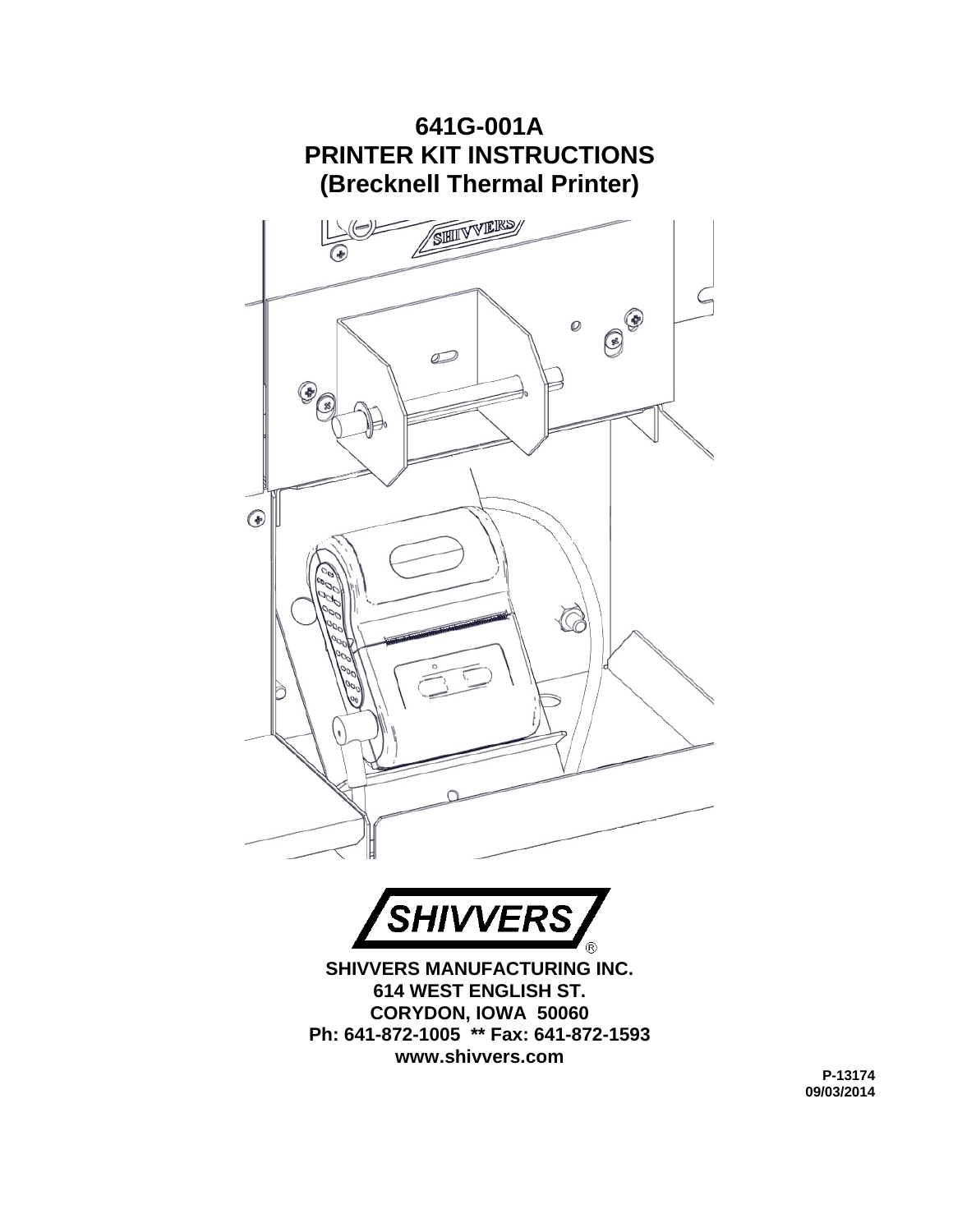#### **SAFETY**

The installer of this equipment must assume the responsibility for his own safety, and that of those working around him. He must also make sure that the equipment is installed as shown in this manual.

If any items covered in this manual are not completely understood, or there is a concern with the safety of this product, contact Shivvers at the address shown on the front page.



**TAKE NOTE ANYTIME THIS SYMBOL APPEARS. YOUR SAFETY, AND THAT OF PERSONS AROUND YOU, IS AT STAKE.**

ALL ELECTRICAL WIRING SHALL BE INSTALLED IN COMPLIANCE WITH THE LATEST EDITION OF THE ANSI/NFPA STANDARD 70, NATIONAL ELECTRICAL CODE, AS A MINIMUM REQUIREMENT, AND IN COMPLIANCE WITH LOCAL WIRING CODES AS APPLICABLE.

WIRING MUST BE DONE BY A COMPETENT ELECTRICIAN. A LICENSED ELECTRICIAN IS RECOMMENDED, AND MUST BE USED WHEN REQUIRED BY LOCAL OR STATE STATUTES.

#### **INTRODUCTION**

The Brecknell CP103 thermal printer (E-6590) was first used in Compudry Command Centers starting approximately in 2015. The Command Centers were changed to have most of the printer wiring already in place at the same time. The Thermal Printer uses a 12 VDC power transformer.

See P-11351 for NCI/Avery Weigh-Tronix impact printer (E-6056) instructions. The impact printer was used in Command Centers from 1998 until approximately December 2014. The impact printer used a 9 VAC power transformer. It is not compatible with the thermal printer.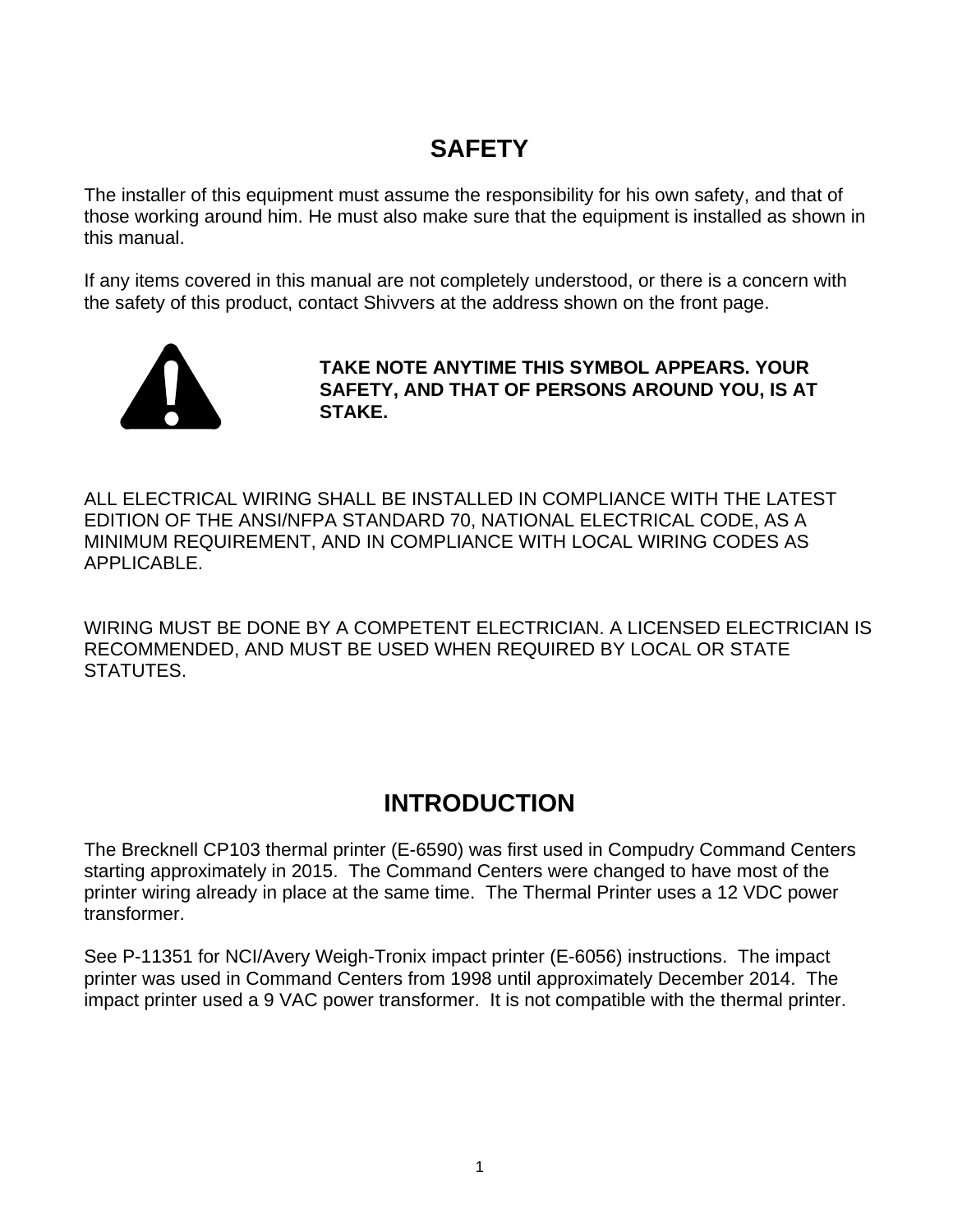#### **PRINTER KIT CONTENTS**



| <b>DESCRIPTION</b>                | <b>PART#</b>    | <b>REPLACEMENT PART#</b> |
|-----------------------------------|-----------------|--------------------------|
| <b>PRINTER</b>                    |                 |                          |
| <b>POWER TRANSFORMER</b>          | COMES IN E-6590 | E-6592                   |
| <b>THERMAL PAPER</b>              |                 | $C-6211$                 |
| <b>COMMUNICATION CABLE</b>        |                 |                          |
| CD                                |                 |                          |
| INSTRUCTIONS (BY BRECKNELL)       |                 |                          |
| MINI ADAPTER 9M-25F               | E-6591          | E-6591                   |
| <b>BRACKET</b>                    | 641-082P        | 641-082P                 |
| #8 X 3/8 SELF TAP SCREW           | F-1061          | F-1061                   |
| <b>INSTRUCTIONS (BY SHIVVERS)</b> | P-13174         | P-13174                  |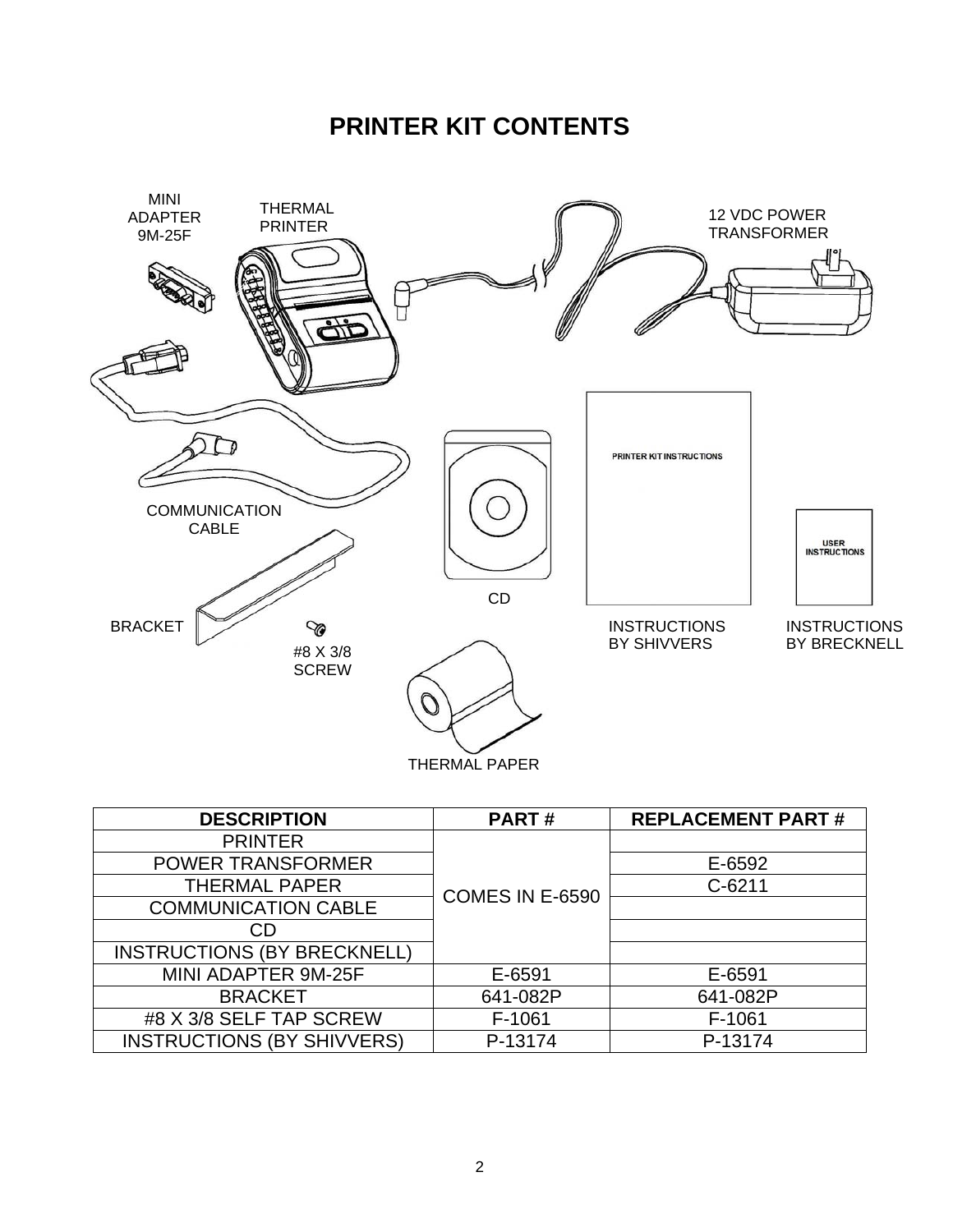#### **INSTALLATION:**

Make sure the Command Center Control Panel power is OFF.

If it isn't already installed, install the printer bracket to the bottom of the sloped mounting plate. It may be necessary to drill a 9/64" (0.140") diameter hole in the sloped mounting plate to attach the printer bracket.

Place the printer on the sloped mounting plate.



Take the printer cable assembly already installed in the printer box and connect it to the 25F-9M mini adapter. Then plug in the printer communications cable to the left side of the printer.

Plug the power transformer cable into the right side of the printer. Plug the transformer into the appliance outlet. The excess wire can go behind the sloped mounting plate.

Turn on the Command Center Control Panel power. The red printer Power light and the green Feed light should come on. If it doesn't, disconnect and lock off power and check wiring.

Make sure there is paper loaded into the printer. Quickly press and release the Feed switch and the paper should advance one line.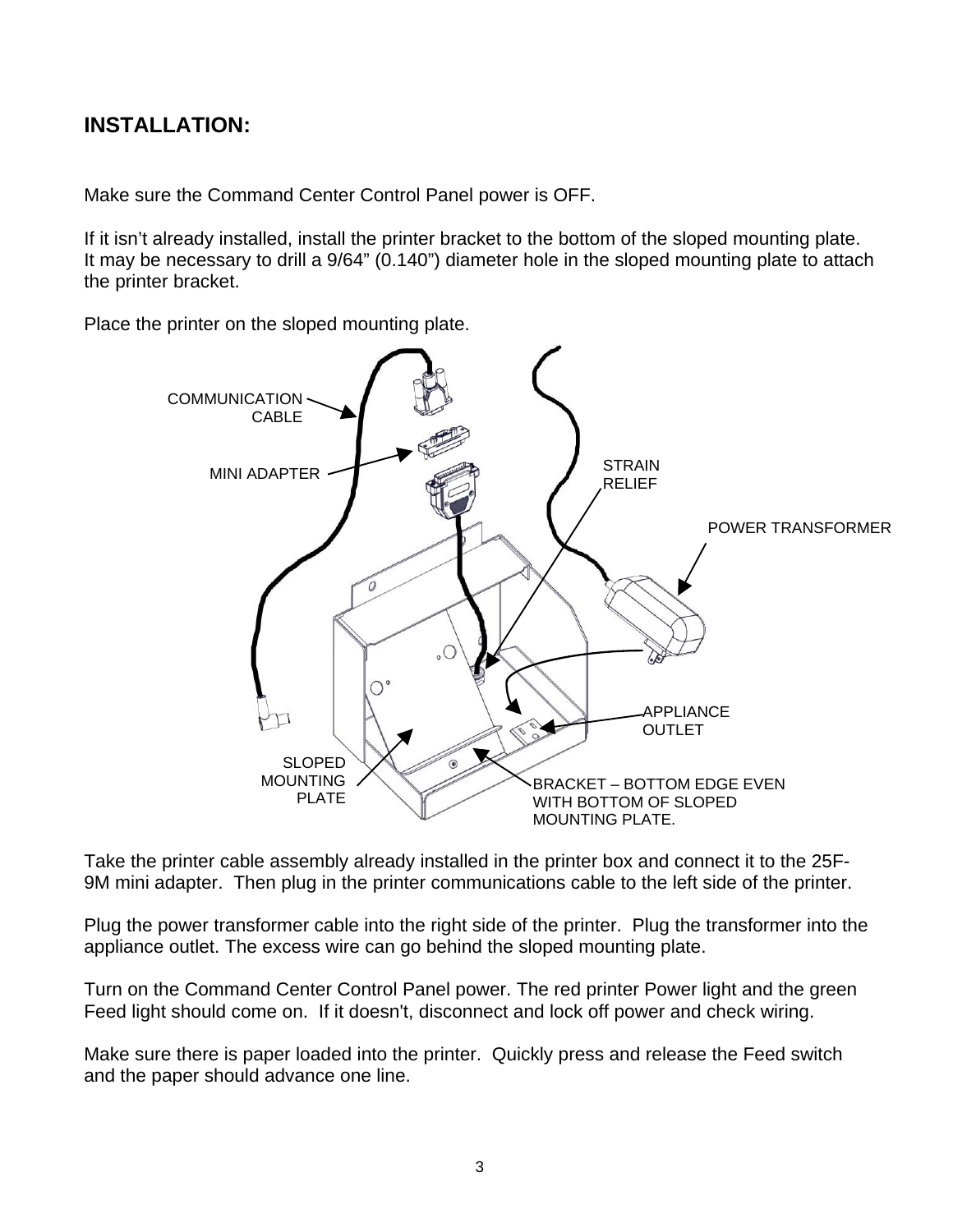# **SETTING THE PRINTER CLOCK**

When the printer is first installed the time and date may need to be set. To check the currently entered time and date either have the Command Center print out information, or perform a selftest on the printer. A self-test is accessed by powering the printer off, then holding down the printer Power switch while the printer is powered up. Once the printer starts printing the selftest, release the printer power switch. At the bottom of the self-test printout, the currently entered time and date will be displayed.

\*\*NOTICE\*\* Do not hold down on the power switch after the printer is already powered up, or settings in the printer may be changed.



Example of Self-test printout (note the time and date near the bottom)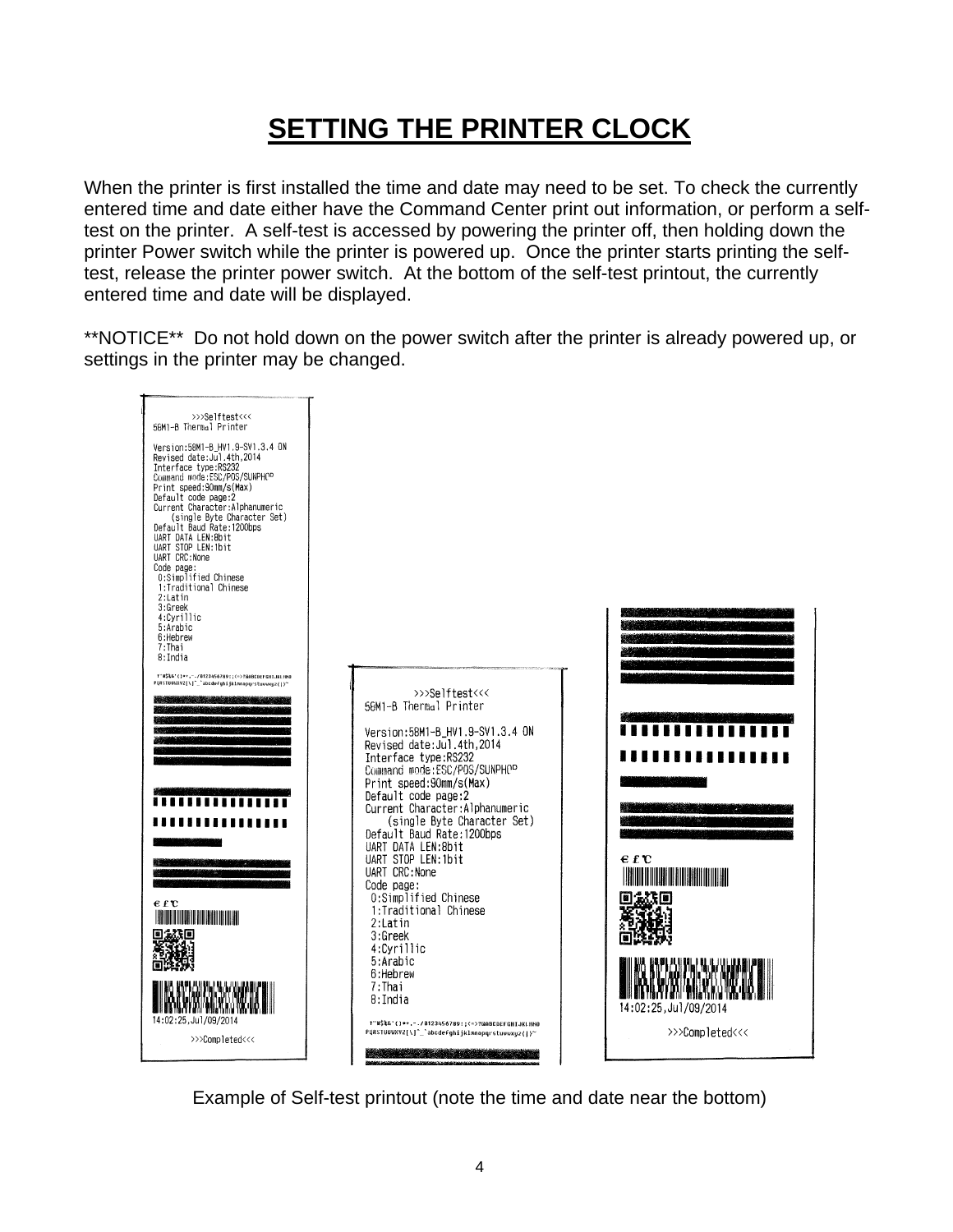To set the printer clock, the printer must be connected to a Windows™ computer capable of running the PrintSetTool software provided on the CD sent with the printer. The computer must also have a RS-232 serial port, or a USB to RS-232 adapter (Shivvers number E-6406). The printer and power supply can be removed from the Command Center and taken to a computer, or the computer can be hooked to the printer at the Command Center. Make sure the printer power light is off when disconnecting or connecting the communications cable. Connect the computer to the printer communication cable (usually using the 9 pin connector). Power up the printer. Make sure the computer time and date are set correctly. Start the PrintSetTool software. If a warning screen about allowing the program to make changes on this computer comes up, click on the YES button.

The following screen should come up.

| Mini-Printer Tool (V2014.06.27)                                                                                                  | $\mathbf{x}$<br>o<br>O.<br>$\boxed{77}$ English                                                         |
|----------------------------------------------------------------------------------------------------------------------------------|---------------------------------------------------------------------------------------------------------|
| Set Port-<br>Select Port Type -<br>C BT C COMM C USB<br>COM Port<br>Open<br>Close<br>Set parameters<br>Upgrade   Testing   Help  | Baudrate 115200<br>$\vert$<br>ᅬ                                                                         |
| Set Parameters -<br>115200<br>Baudrate<br>▾<br><b>SUNPHOR</b><br>Device<br>Password<br>1234<br>C AutoBind C Not AutoBind<br>Bind | Print Language -<br>$\vert$<br>- Font Property -<br>$C$ 12*24 $C$ 8*16<br>$\Box$ Reverse<br>$\Box$ Bold |
|                                                                                                                                  | Set Default<br>Set<br>×.                                                                                |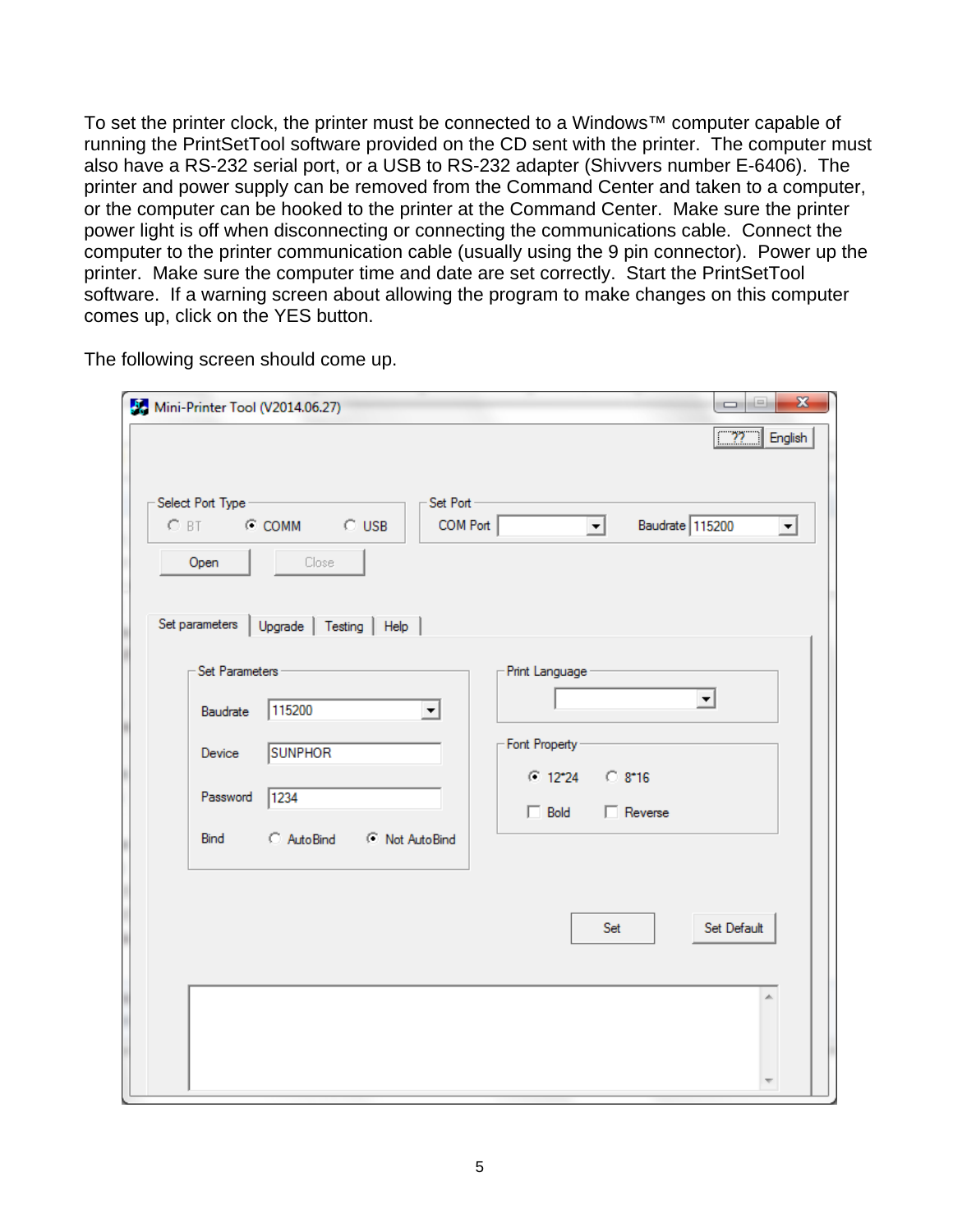Select the COM Port that is being used (only those available are shown in the pull down list) and set the Baudrate to 1200. Click on the Open button.

| $H_{\rm eff}$<br>Mini-Printer Tool (V2014.06.27)                            | $\mathbf{x}$<br>H.<br>$\Box$    |
|-----------------------------------------------------------------------------|---------------------------------|
|                                                                             | $\lceil n \rceil$<br>English    |
|                                                                             |                                 |
| Set Port<br>Select Port Type                                                |                                 |
| COM Port 1<br>$\circ$ usb<br>$O$ BT<br>$C$ COMM<br>$\overline{\phantom{a}}$ | Baudrate 1200<br>$\overline{ }$ |
| Close<br>Open                                                               |                                 |
| Set parameters<br>Upgrade<br>Testing<br>Help                                |                                 |
|                                                                             |                                 |

The following window should appear. Click on the OK button.

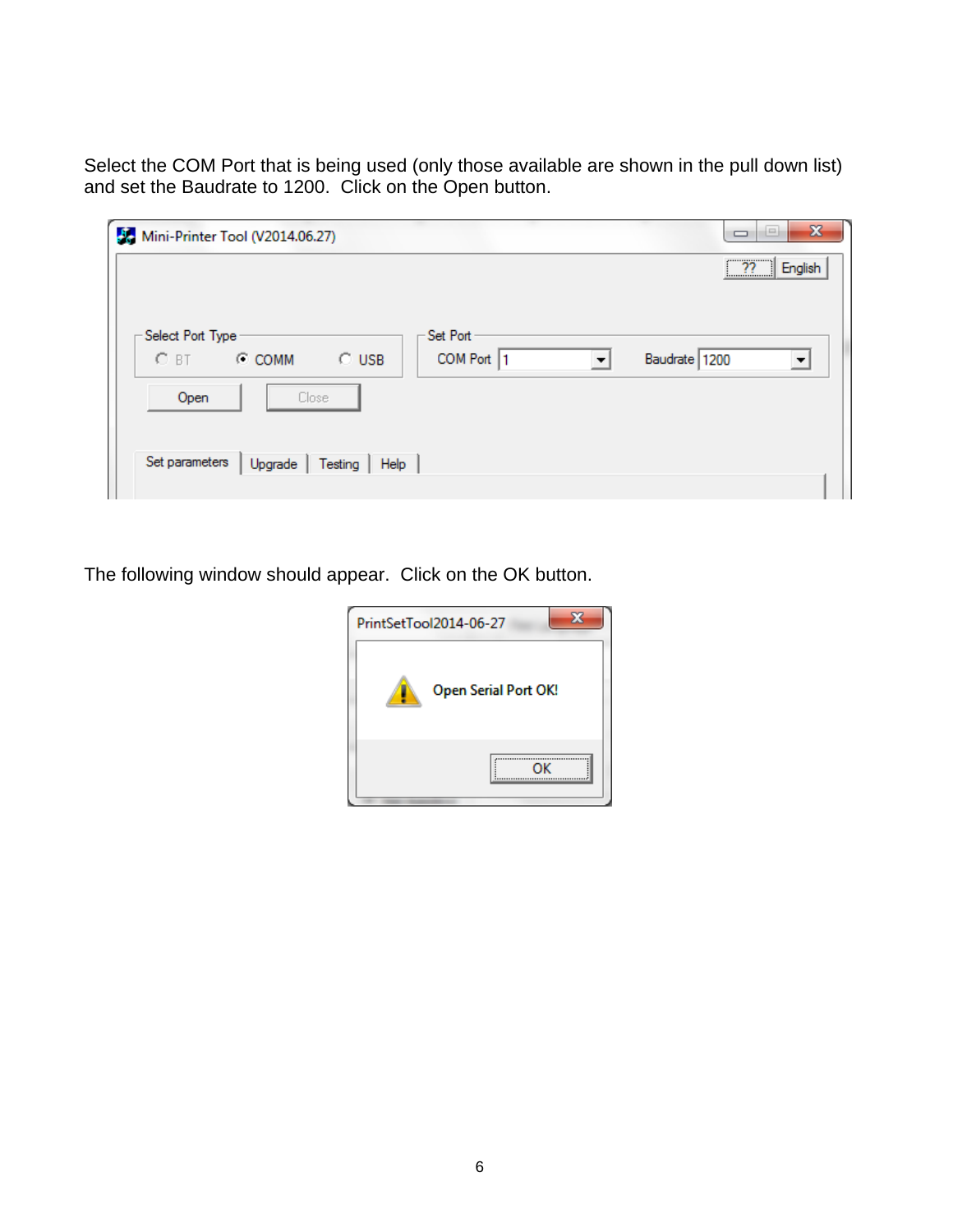In the Set parameters tab, select a Baudrate of 1200. Don't change anything else. Click on the Set button. Several lines will be printed in the window below the Set button and the printer will advance a line. Scroll up in the window and you should see the following:

| Mini-Printer Tool (V2014.06.27)                                                                                                  | $\mathbf{x}$<br>$=$ $\frac{1}{2}$<br>English<br>??                                                             |
|----------------------------------------------------------------------------------------------------------------------------------|----------------------------------------------------------------------------------------------------------------|
| -Set Port -<br>Select Port Type<br>C BT C COMM C USB<br>Close<br>Open<br>Set parameters<br>Upgrade   Testing   Help              | COM Port 1<br>Baudrate 1200<br>$\vert - \vert$<br>$\overline{\mathbf{v}}$                                      |
| Set Parameters -<br>1200<br>Baudrate<br>▾╎<br><b>SUNPHOR</b><br>Device<br>Password<br>1234<br>AutoBind<br>C Not AutoBind<br>Bind | Print Language<br>$\blacktriangledown$<br>Font Property<br>$C$ 12°24 $C$ 8°16<br>$\Box$ Reverse<br>$\Box$ Bold |
| CHANGE BAUD ok!<br>ReOpen serial port with the new baudrate!<br><b>SET TIME ok!</b><br>1f 44 00 0d 0a<br>1f 46 00 0d 0a          | <br>Set Default<br>Set<br><br>۸<br>E                                                                           |

If it says SET TIME ok!, the printer clock has been set to the computer clock.

The printer can now be powered off and re-hooked to the Command Center.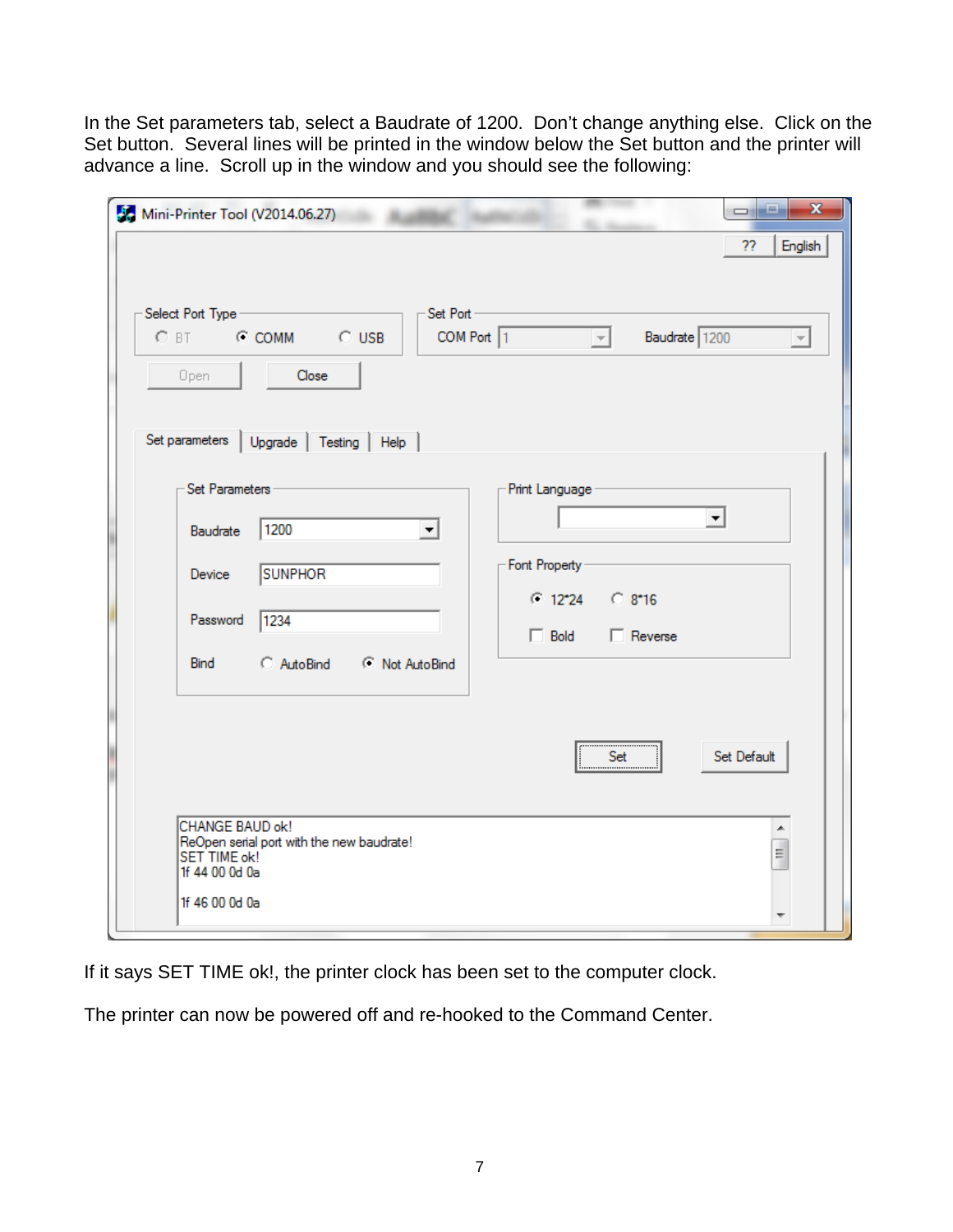# **OPERATING THE PRINTER**

When control panel power is applied to the printer, Moisture Control and Plenum Control, the red Power and Green Feed lights on the printer should be on. Note that the Low Grain Shut Off light needs to be on and the Machine switch must be in Auto before the Moisture Control will have power. The Moisture Control will flash the program number. Press the adjust switch up or down on the Moisture Control and after a few seconds the Plenum Control will start up. After a few more seconds the printer should start printing out SHIVVERS PLENUM CONTROL, program version, and the current drying parameters. If the printer does not print after a few seconds, the printer is not properly connected to the Plenum Control, or it is not properly configured.

The printer power cannot be turned off. It is configured to always be on when Control Panel power is on.



Below is a sample printout of the Command Center drying parameters and data.

The drying parameters will also be printed out after 72 and 144 "on" samples, or when the " Set Transfer Moisture " is changed.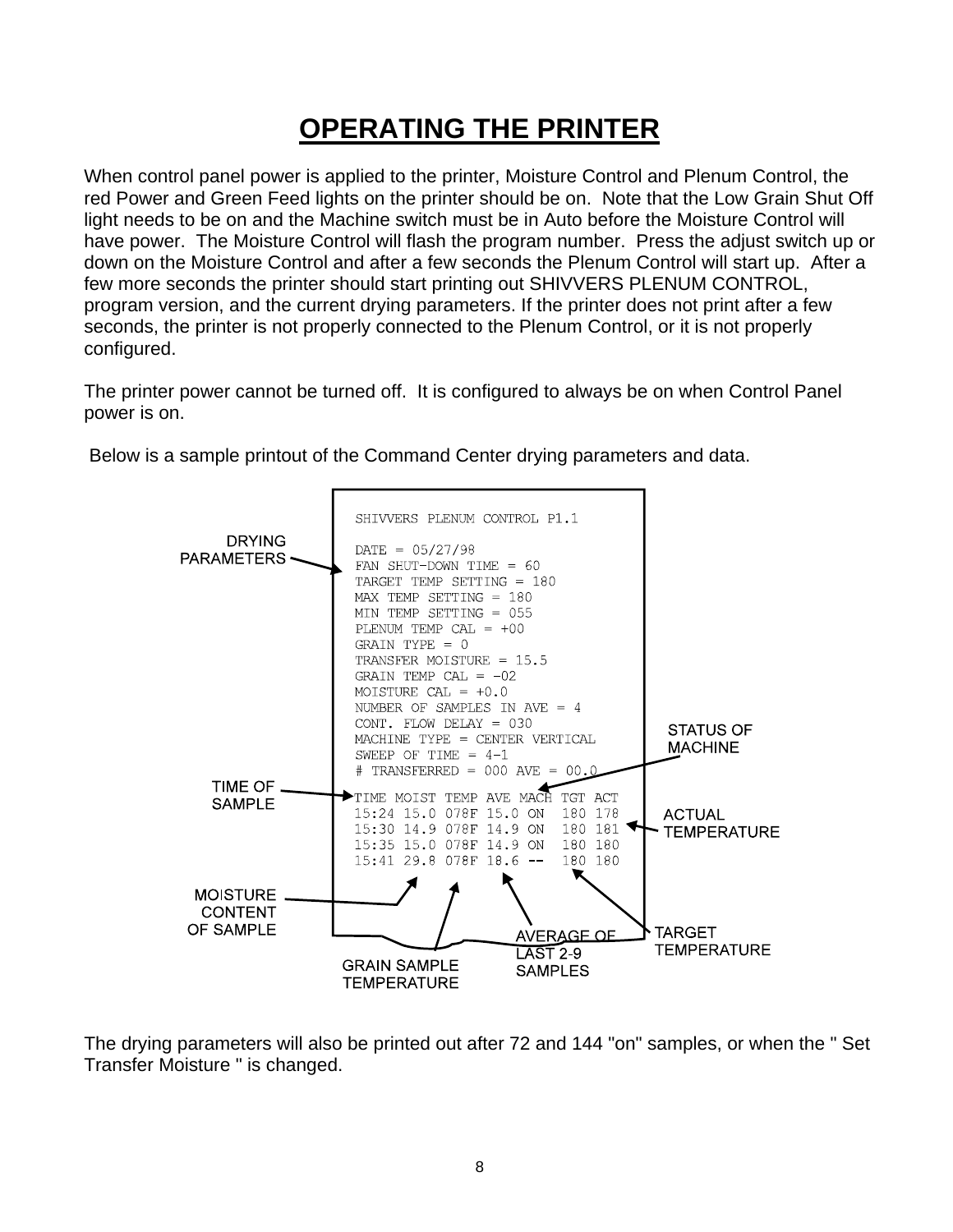Once enough paper is printed out, start winding it up on the paper spindle. The spindle will need to be manually wound up periodically.

When the paper roll is getting near the end of the roll, a red stripe will be shown on the edge of the paper. It is not recommended to run the printer without paper. Unplug the printer power if the printer is out of paper. The paper has a thermal coating on one side only and it will not print on the opposite side.

Because of the large clear window on the Command Center access door, it may be necessary to provide shade from direct sunlight. The printer paper may get so hot that it will turn black and be unreadable. Do not operate the Command Center with the off season cover over the window. The lights must be visible during operation for safety.

## **STORAGE AND MAINTENANCE**

Although the printer is in a weather resistant enclosure, it is a good idea to remove the printer and store it inside during the off season. To do this simply remove the printer communications cable and the power supply connector from the printer and store the printer and any extra paper in a cool, dry location.

Replacement paper can be ordered from Shivvers. The part # for the paper is (C-6211). The paper is standard thermal paper 2-1/4" wide. The roll diameter cannot be larger than 1.7". This is usually a 50' or 55' roll. See the printer user's manual for details on replacing the paper. Keep the paper cool and dry.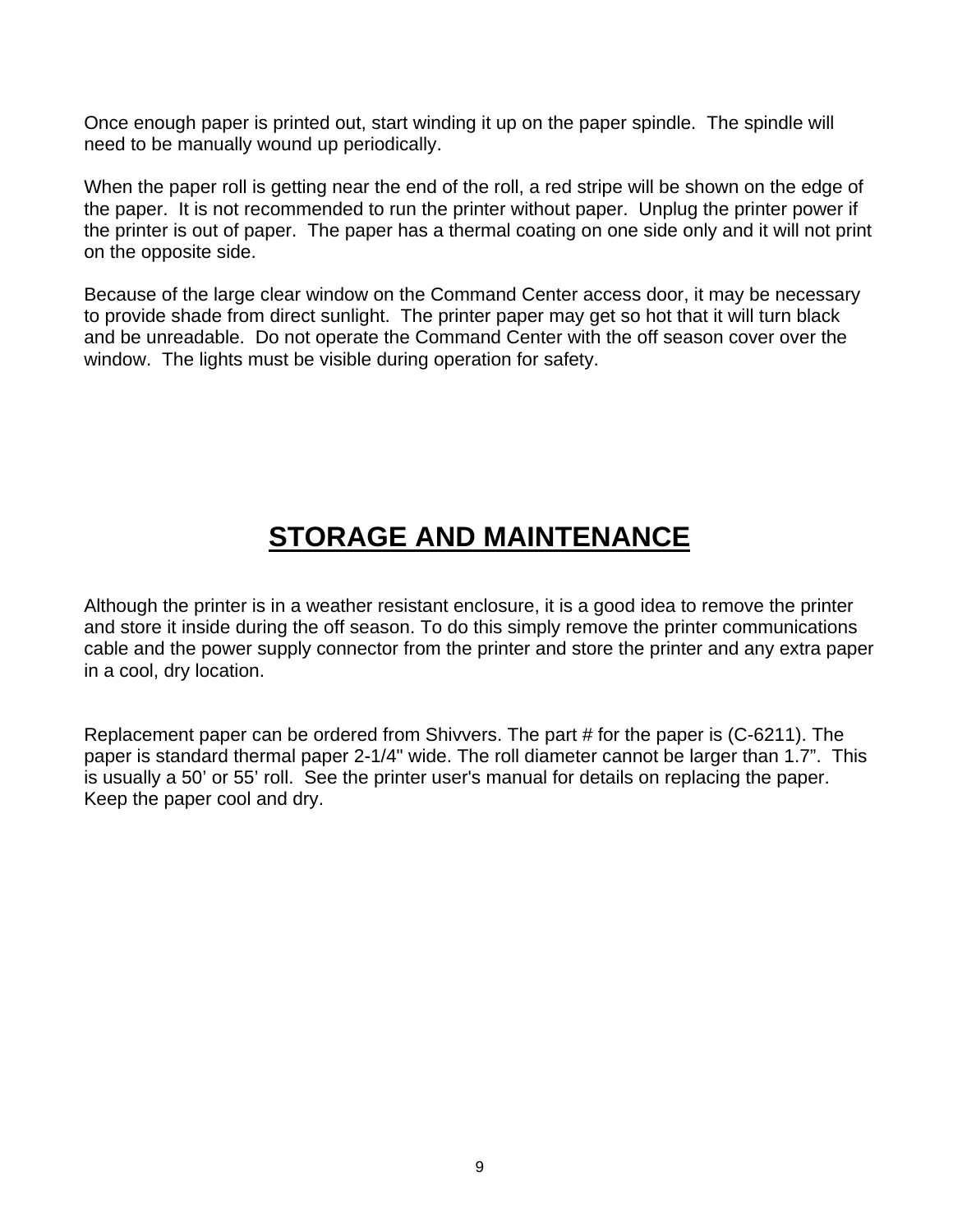#### **REFERENCE**



**DISCONNECT AND LOCK OUT POWER TO THE ENTIRE DRYING SYSTEM BEFORE OPENING THE MAIN COVER ON THE CONTROL BOX.** 



The printer cable connects to the plenum control on the 10 pole plug located to the right in the plenum control. The Red wire in the printer cable connects to terminal 5 of the 10 pole plug. The Black wire connects to terminal 6 of the 10 pole plug. The shield connects to terminal 7 of the 10 pole plug. See wiring decal inside main cover for further reference.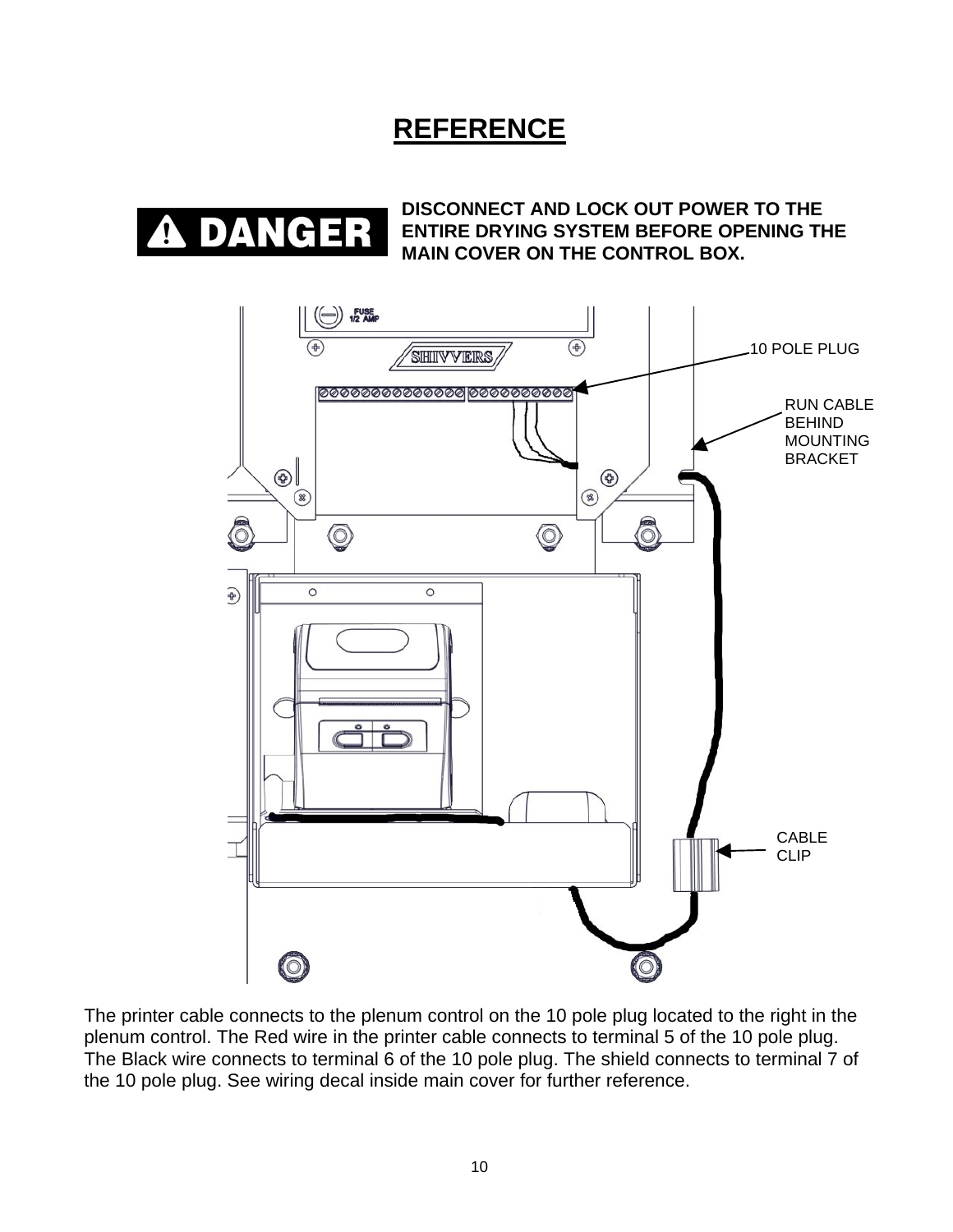# **REFERENCE PARTS**



| <b>DESCRIPTION</b>   | <b>PART#</b> |
|----------------------|--------------|
| <b>PAPER HOLDER</b>  | 641-035P     |
| PAPER SPINDLE        | 597-391P     |
| <b>CAP PLUG</b>      | H-1900       |
| <b>SNAP RING</b>     | F-1080       |
| <b>PRINTER CABLE</b> | E-6272       |
| <b>STRAIN RELIEF</b> | $E - 6111$   |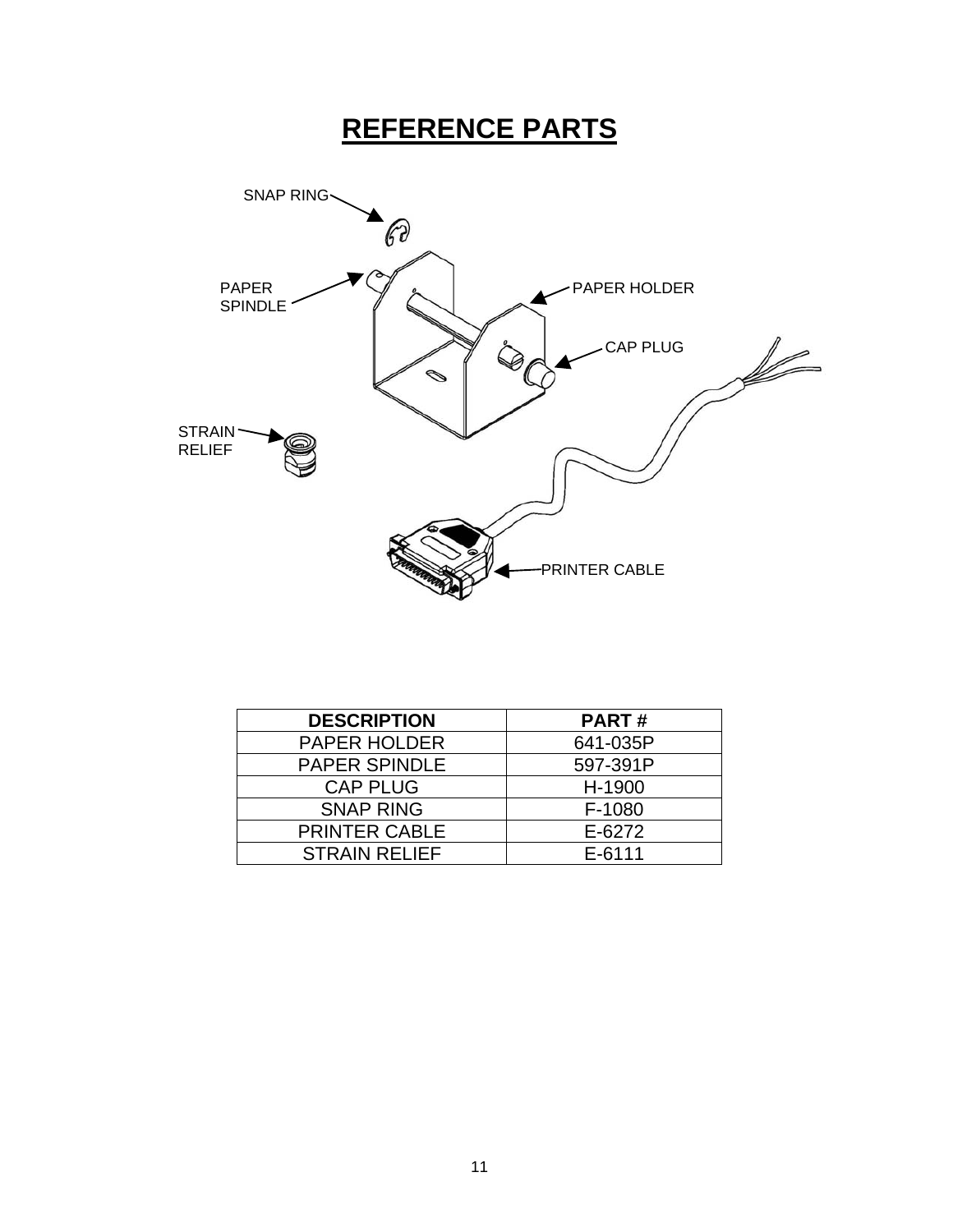# **ALTERNATE WAY TO SET THE PRINTER CLOCK**

Open the serial port at 1200 Baudrate.

Click on the Testing tab and the following window will appear.

| Mini-Printer Tool (V2014.06.27)                                                                                      | $\mathbf{x}$<br>e<br>U   |
|----------------------------------------------------------------------------------------------------------------------|--------------------------|
|                                                                                                                      | ??<br>English            |
| -Set Port-<br>Select Port Type<br>C BT C COMM C USB<br>COM Port $\boxed{1}$<br>$\vert \nabla \vert$<br>Baudrate 1200 | $\overline{\phantom{a}}$ |
| Open<br>Close                                                                                                        |                          |
| Set parameters   Upgrade Testing<br>Help                                                                             |                          |
| - Testing                                                                                                            |                          |
| C Self-testing printing (C Production-testing printing                                                               |                          |
| Altemation<br>Minutes<br>▾╎                                                                                          |                          |
|                                                                                                                      |                          |
| Start Test<br>Close Test                                                                                             |                          |
| CMD Testing                                                                                                          |                          |
| $\Box$ HEX<br>□ SendNewLine<br>Send                                                                                  |                          |
|                                                                                                                      |                          |
| À                                                                                                                    |                          |
| Clear                                                                                                                |                          |

In the CMD Testing upper window, type the current date and time using the following format (four digits for the year and 24 hour format for the hour):

+TIME:year-month-day,hour:minute:second or +TIME:yyyy-mm-dd,hh:mm:ss

For example, for July 11, 2014 at 3:20 PM: +TIME:2014-07-11,15:20:00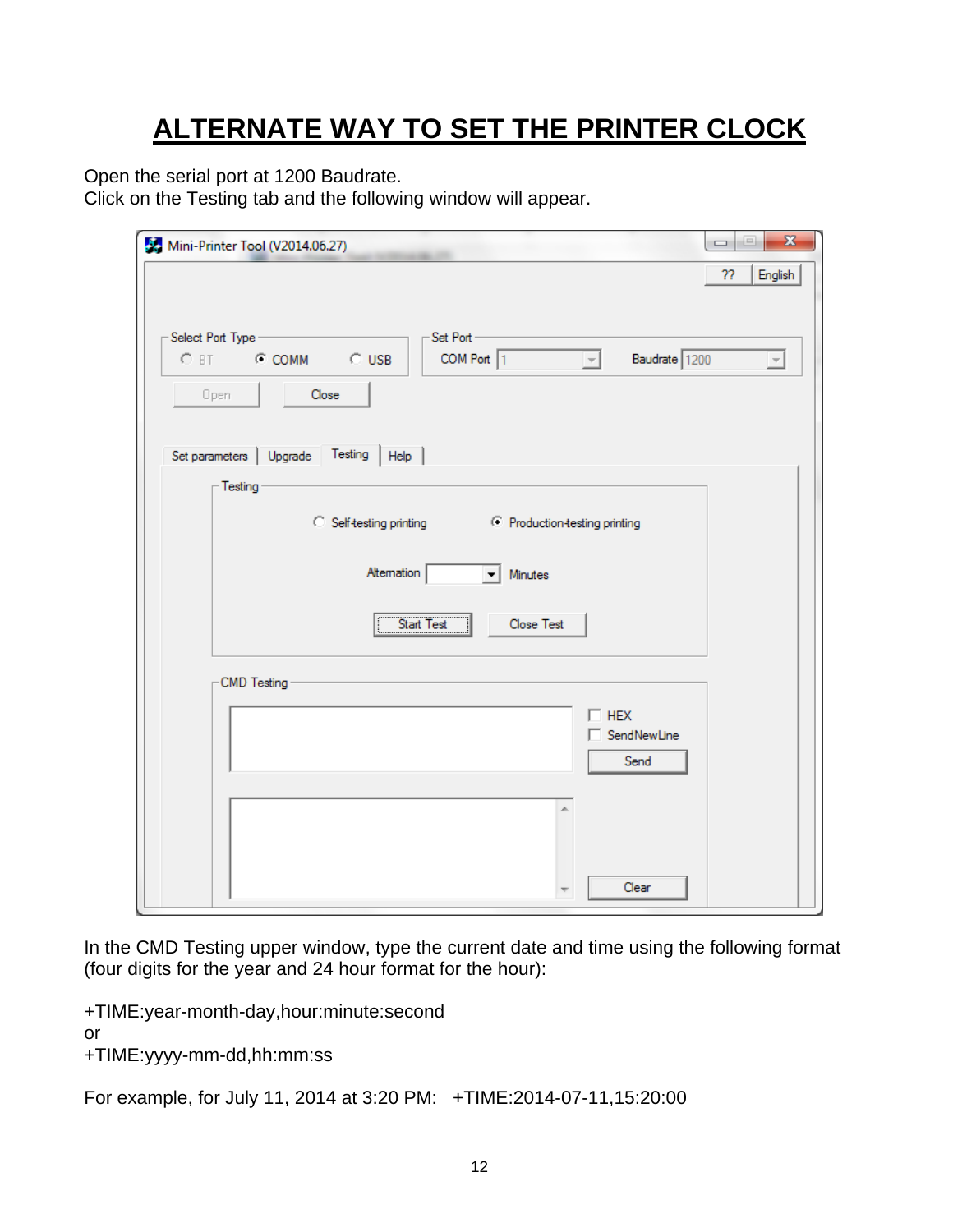Once the date and time are typed in the CMD Testing upper window, click on the SendNewLine box, then click on the Send button.

| Mini-Printer Tool (V2014.06.27)                                                                                               | $\overline{\mathbf{x}}$<br>i.<br>$\Box$ |
|-------------------------------------------------------------------------------------------------------------------------------|-----------------------------------------|
|                                                                                                                               | English<br>??                           |
| Select Port Type<br>Set Port<br>C BT C COMM C USB<br>COM Port 1<br>Baudrate 1200<br>$\overline{\mathcal{A}}$<br>Close<br>Open | $\overline{\nabla}$                     |
| Set parameters   Upgrade Testing<br> Heip                                                                                     |                                         |
| Testing-<br>C Self-testing printing (C Production-testing printing                                                            |                                         |
| Altemation<br>Minutes<br>▾╎                                                                                                   |                                         |
| <b>Start Test</b><br>Close Test                                                                                               |                                         |
| CMD Testing                                                                                                                   |                                         |
| $\square$ HEX<br>+TIME:2014-07-11,15:20:00<br><b>▽</b> SendNewLine<br>Send                                                    |                                         |
| +TIME:2014-07-11,15:20:00                                                                                                     |                                         |
| Clear                                                                                                                         |                                         |

The TIME command will be displayed in the lower window and the clock should now be set in the printer.